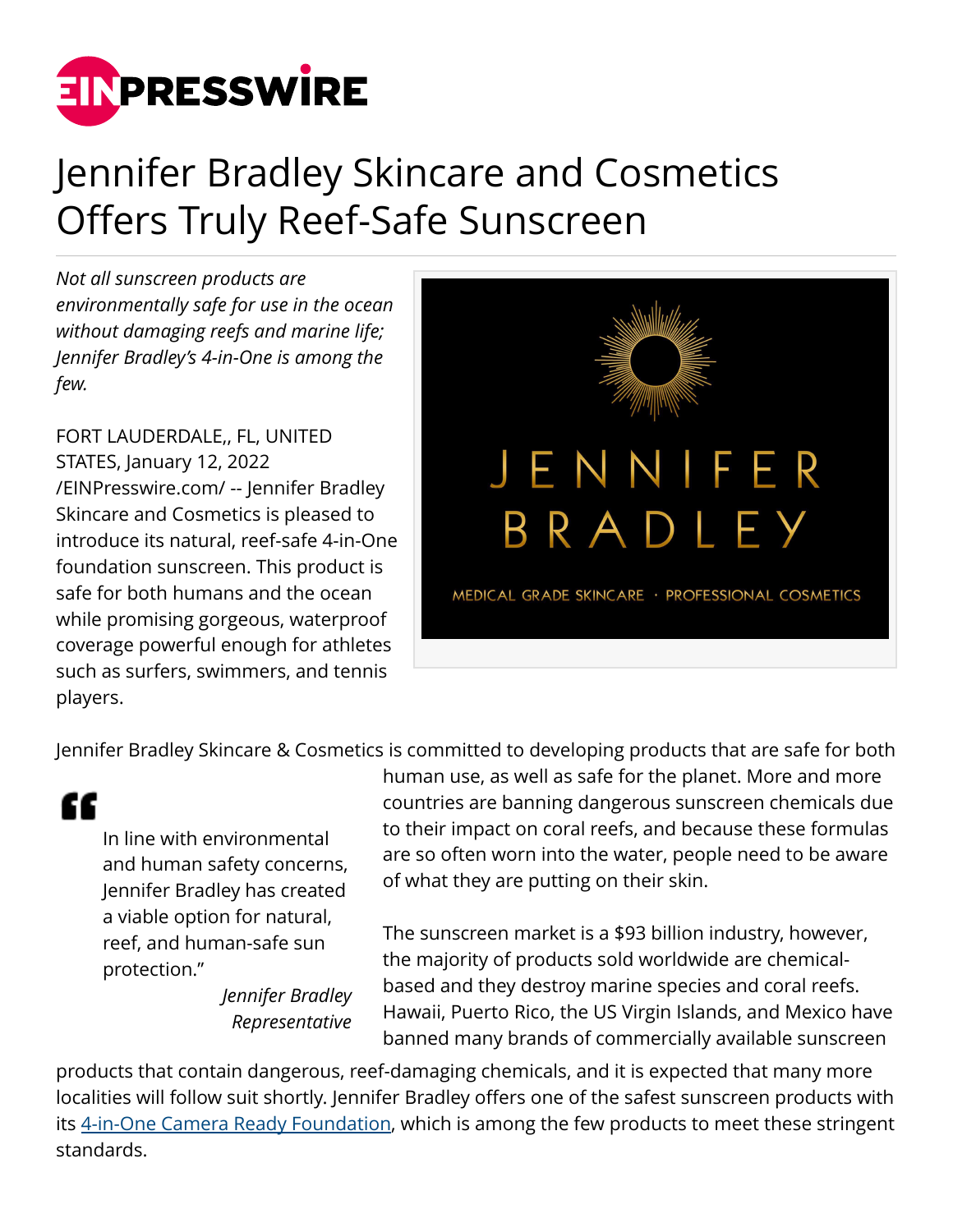Most sunscreen products contain UV-filtering ingredients which damage the DNA of reefs, cause bleaching and abnormal growth of reefs, and disrupt human hormones, along with a variety of other concerns for both people and coral.

"In line with environmental and human safety concerns, Jennifer Bradley has created a viable option for natural, reef, and human-safe sun protection by adding mineral-based color that matches skin tones yet does not irritate. It is water-resistant, and is already used by many people across the US and Hawaii," remarked a Jennifer Bradley representative.



## Additionally, they stated: "Jennifer Bradley's 4-in-One

Foundation is a medical-grade product that can be used as a tinted natural sun barrier, and it is a top choice among Sports Illustrated editors. It contains none of the harmful chemicals that have been banned by various nations."

Among the ingredients that have been deemed unsafe for use in the ocean are oxybenzone (benzophenone-3), octinoxate, propylparaben, benzyl paraben, methylparaben and butylparaben, avobenzone, Cyclopentasiloxane / Cyclomethicone, formaldehyde derivatives, homosalate, sodium lauryl and laureth sulfate, methylisothiazolinone, octocrylene, and phthalates, and none of these are found in Jennifer Bradley 4-in-One foundation or any other products.

"Jennifer Bradley became deeply interested in skincare alternatives when her father developed skin cancer. His battle with the disease inspired her to create skincare and beauty products that were non-toxic, non-carcinogenic, and environmentally sound," stated a company representative. As a result, this line is dedicated to absolutely clean, cruelty-free, medical-grade ingredients that are safe for both people and the earth alike.

Not all sunscreens are chemical-free and ocean safe, however, Jennifer Bradley is proud to offer a chemical-free, reef-safe sunscreen formula that will not cause damage to these delicate ecosystems.

Jennifer Bradley embarked on developing her skincare and cosmetics line after an illustrious career in the spotlight, as an actress and model. After using conventional products that caused her skin to react negatively, she began researching medical-grade ingredients that had the potential to deliver profound results in healing the skin, as opposed to damaging it. With a dedication to scientifically-backed formulas and using only the highest quality, cruelty-free ingredients, she launched Jennifer Bradley Skincare and Cosmetics to almost immediate acclaim.